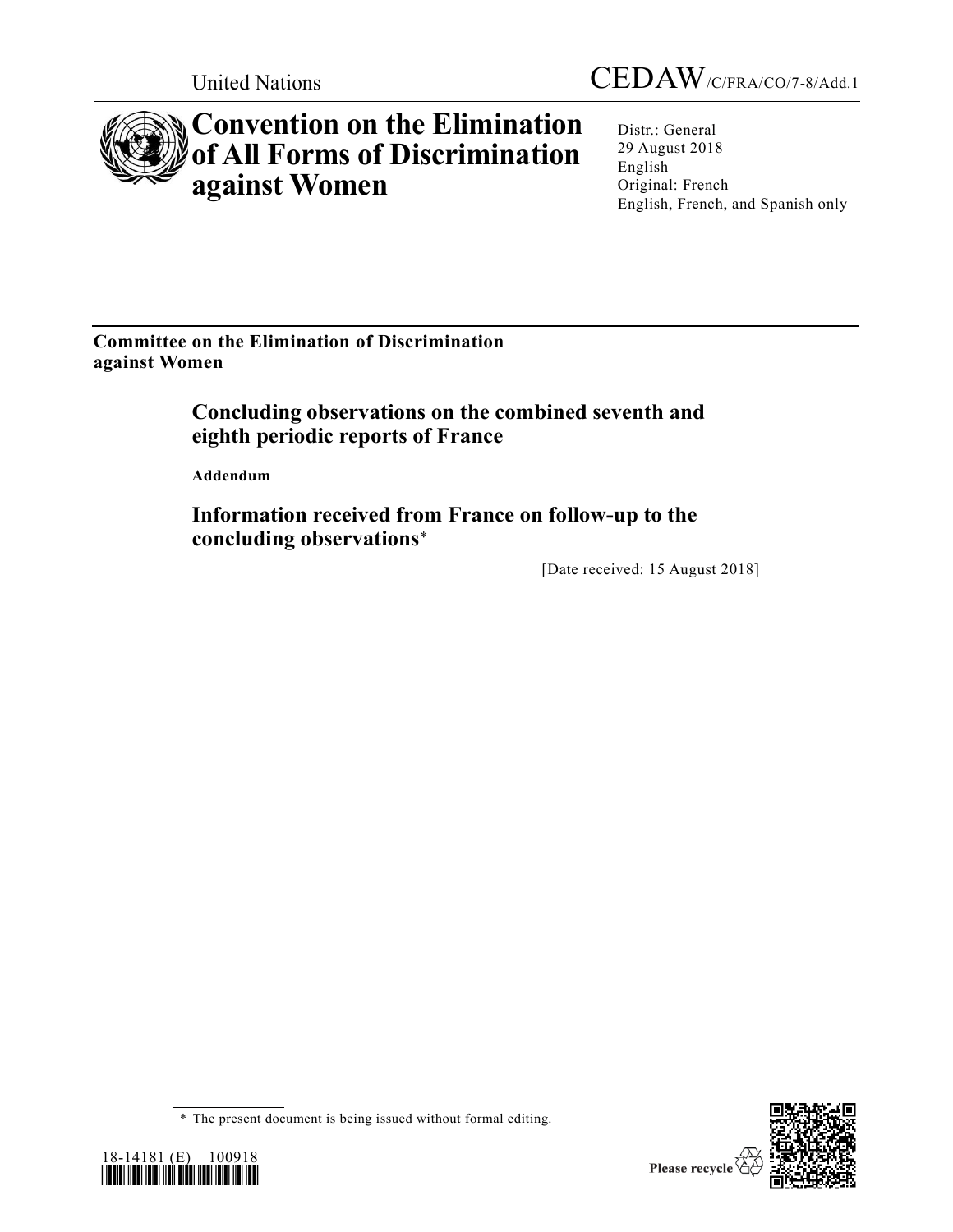**National machinery for the advancement of women and gender mainstreaming**

1. **The Committee recommends that the State party ensure that gender equality issues continue to be dealt with by a full-fledged ministry, with a strong mandate and the human, technical and financial resources necessary to effectively coordinate gender equality plans, policies and programmes in all areas and at all levels of government (see [CEDAW/C/FRA/CO/7-8,](https://undocs.org/CEDAW/C/FRA/CO/7) para. 15 (a)).**

2. The establishment in May 2017 of a State Secretariat for Gender Equality that reports directly to the Prime Minister is evidence of the resolve of the President of the Republic to make gender equality the great cause of his five-year term. The decision to make the secretariat accountable to the Prime Minister ensures that the equality policy is truly cross-cutting and interministerial.

3. At a meeting of the interministerial committee for women's rights and gender equality held on 8 March 2018, the Prime Minister issued every minister with a road map and reminded them of the need to incorporate equality issues into their own public policies. The mandate of the State Secretariat for Gender Equality, which has a strong interministerial dimension, is to eliminate all forms of gender-based discrimination and to boost safeguards of equality in the political, economic, professional, educational, social, medical and cultural spheres. In each of those spheres, the State Secretariat is involved in the development of measures to safeguard women's rights and combat harassment and gender-based and sexual violence.

4. The State Secretariat prepares and monitors the work of the interministerial committee for women's rights and gender equality, which is chaired by the Secretary of State on behalf of the Prime Minister. The Secretary of State works with the Minister of Education to develop educational activities for schools on all issues relating to the mandate of the State Secretariat. Together with the Minister of Labour and the Minister of Public Action and Accounts, the State Secretariat develops measures relating to gender equality in the workplace, equal pay in the private and public sectors, gender diversity in occupations and combating discrimination in the workplace. The Secretary of State takes part in international negotiations aimed at promoting women's rights and gender equality.

5. The President of the Republic has made achieving gender equality the "major national cause" of his five-year term. The major national cause is broken down into annual thematic priorities, in which all of the ministries are involved. The aim is twofold: to gather the views of women and men on equality in everyday life, the difficulties they encounter and their suggestions for advancing equality; and to identify and share best practices, and raise awareness of existing innovative mechanisms in various regions, with a view to identifying what actions the Government should take.

6. The ministries have been given road maps with narrow and specific goals, progress towards which is reviewed annually by the interministerial committee on women's rights and gender equality.

7. To implement the interministerial policy, France has adopted an integrated approach, as set out in article 1 of Act No. 2014-873 of 4 August 2014 on substantive equality between women and men, with a view to mainstreaming equality issues into all public policies.

8. This integrated approach cuts across all public policies, from the development phase through to implementation. The principles of this approach are reflected in the decisions of the interministerial committee for women's rights and gender equality, the development of an interministerial plan of action, the establishment of a network of senior officials responsible for equality who report directly to ministers, and the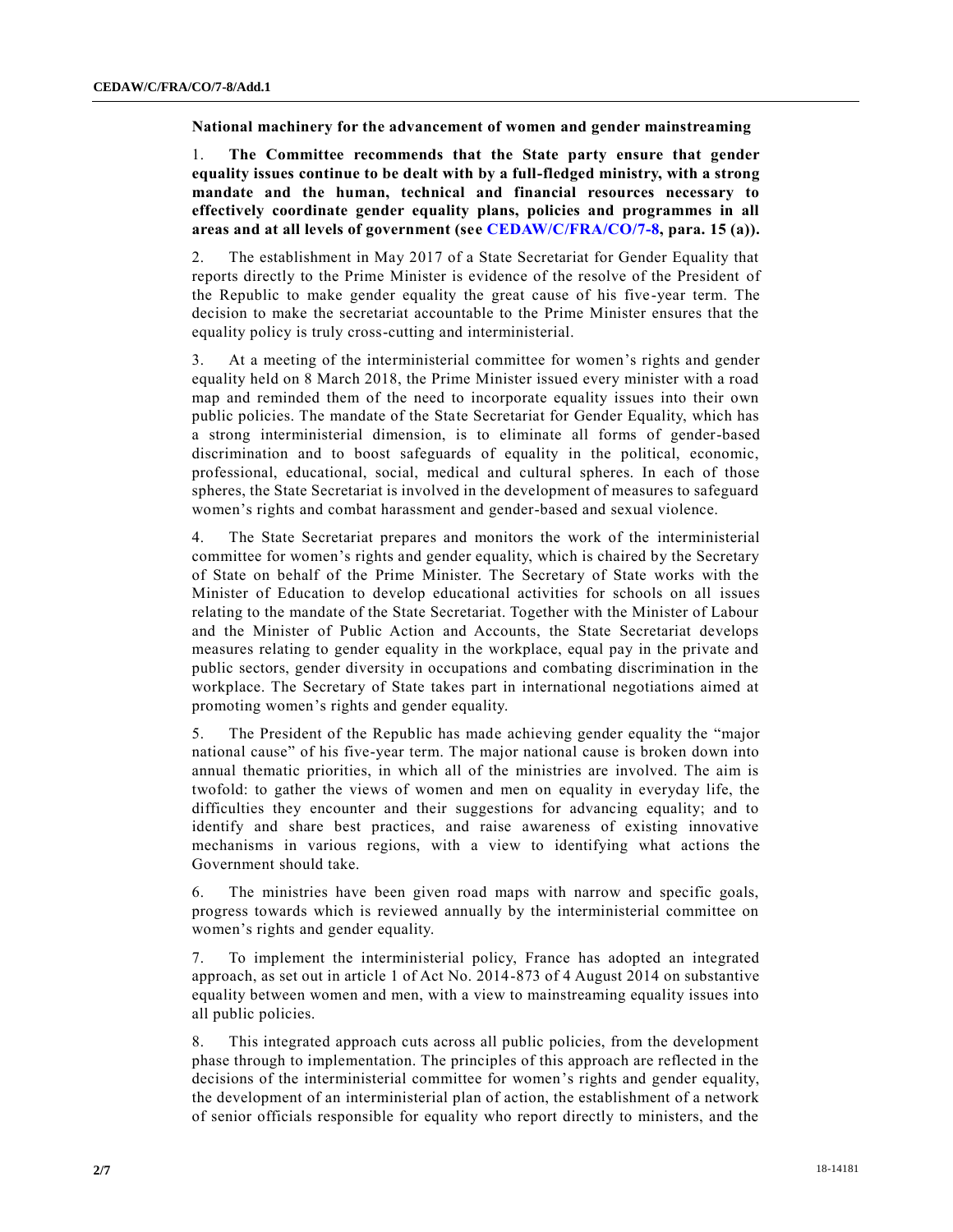commissioning of impact studies on the gender-related dimensions of draft legislation and regulations.

9. To steer the interministerial policy, the Government has set up a range of advisory bodies, which carry out sector-specific analyses and assessments of the results of actions taken and participate in the drafting of regulations and legislation.

10. In his capacity as the interministerial delegate for women's rights and gender equality, the Director General for Social Cohesion, who is in charge of annual budget programme 137, drives and facilitates equality policy at the interministerial level and ensures that it is mainstreamed into the work of all ministries. He ensures that the ministries participate in efforts to develop gender equality norms both at the national and international levels, and lays the groundwork for and follows up on interministerial activities aimed at mainstreaming gender equality concerns into all public policies. He coordinates with the ministries for preparation, implementation and follow-up of interministerial plans. In addition, he supports the implementation of the policy on women's rights, by formalizing the regional strategy for action and supporting the network of regional and departmental directors of women 's rights and gender equality.

11. Within the Directorate General for Social Cohesion, there is a Department of Women's Rights and Equality, which is tasked with initiating, promoting and implementing policies relating to women's rights and gender equality. The Department has a staff of 28.

12. It supports the work of a dedicated decentralized network. At the local level, tasks relating to programme 137 are performed by regional directors and their teams, under the authority of the general secretariats for regional affairs of the regional prefectures, and by departmental delegates for women's rights and equality, under the authority of the interministerial departmental directorates, the departmental directorates for social cohesion or the departmental directorates for social cohesion and the protection of the population. The network is made up of 13 regional directors, supported by 13 deputy regional directors, 13 managers or management assistants, and a delegate for each department. In total, there are 140 officials working for the local teams.

13. The circular of 3 February 2017 on the women's rights and gender equality policy and its implementation on the ground sets out the organizational and operational arrangements for the local teams of the network for women's rights and gender equality in the regions and departments.

14. Fiscal policies and programmes relating to gender equality in all spheres of life are driven by programme 137, which is intended to lend impetus to and guide actions relating to gender equality in professional, economic, political and social life, to promote rights, and to prevent and combat violence against women. For instance, the policy on protecting women against gender-based and sexual violence is part of the five-year strategy led by the State Secretariat for Gender Equality. Programme 137 is an incentivization fund, with resources allocated in a cross-cutting manner to the various bodies responsible for equality policy and engaged in efforts to combat violence against women. The programme budget consists of various actions, each with specific objectives.

15. The necessary resources have been made available to ensure that the mandates of each entity can be carried out.

16. Incentivization funding of  $E$ 27.5 million has been allocated in a cross-cutting manner to the various bodies in charge of equality policy. The budget programme consists of several actions: action 11 on efforts to develop a culture of equality and promote professional, political and social equality has been allocated  $64,899,426$  in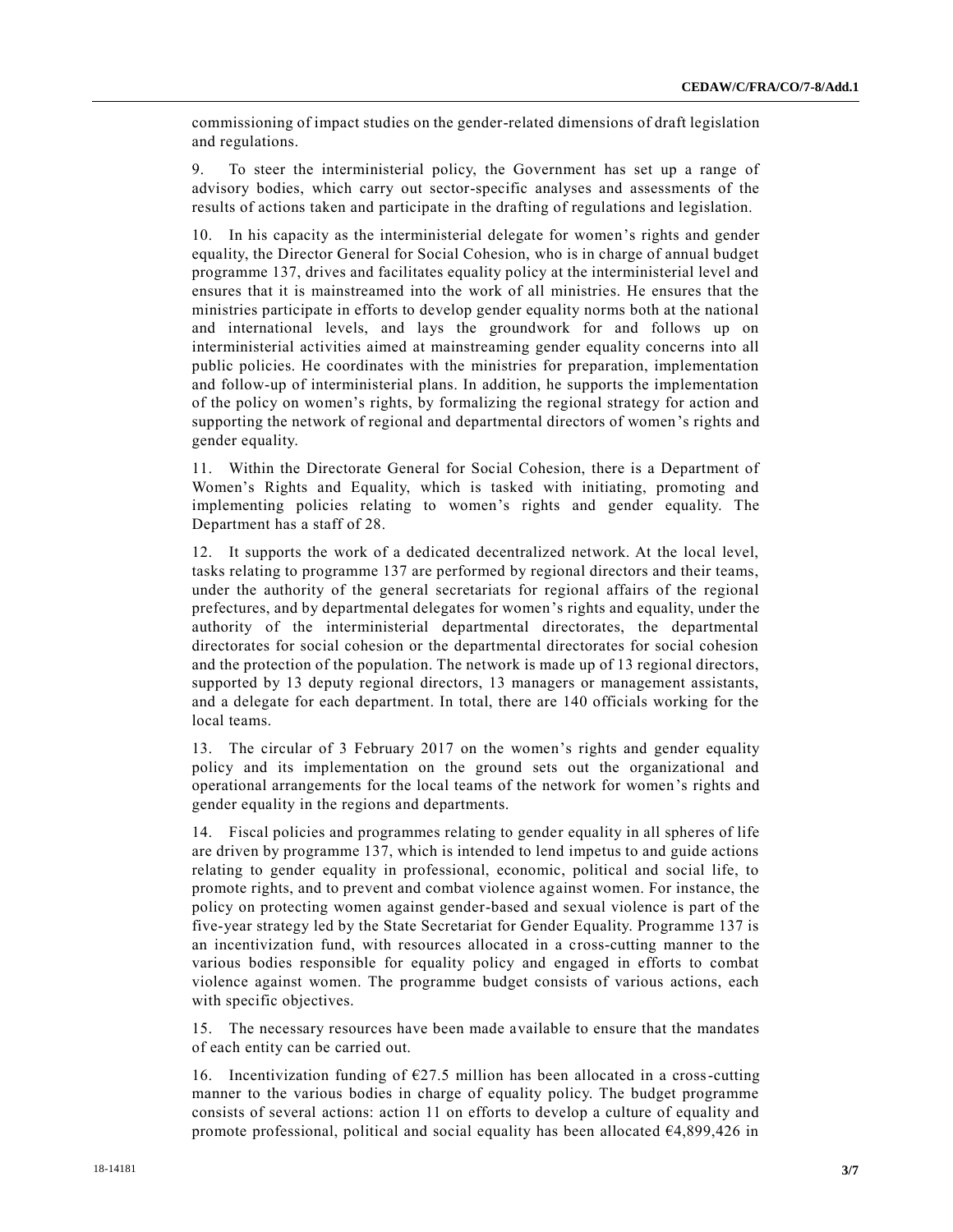commitment authority and appropriations. In 2018, it is expected that action 12 on promoting rights and combating gender-based violence will be allocated  $\epsilon$ 18.4 million in appropriations, of which  $\epsilon$ 2.3 million will go to national associations for their activities relating to promoting rights and preventing and combating genderbased and sexual violence. Efforts to prevent and combat prostitution and human trafficking have been allocated  $65,020,878$  in commitment authority and appropriations (action 15).

17. In addition to budget programme 137, various other programmes are involved in the cross-cutting implementation of this public policy. The six main themes of these programmes are: building a culture of gender equality from an early age; combating poverty and social exclusion; removing the barriers to genuine professional equality; reducing gender inequality in the field of health care; combating violence against women, protecting victims and preventing reoffending; and fostering diplomacy for women's rights at the international level.

18. To this end, in 2018, €396.7 million was mobilized for programmes that support the cross-cutting policy paper.

19. Programme 150, on higher education and university research, and programme 172, on multidisciplinary scientific and technological research, support associations and fund institutions that carry out studies on gender equality.

20. According to programme 177, on preventing exclusion and integrating vulnerable individuals, the estimated cost of providing places in shelters and social rehabilitation centres for women who have been victims of violence is  $\epsilon$ 26.2 million.

21. In total, close to  $6423.6$  million has been mobilized in 2018 under the crosscutting gender equality policy.

22. In addition, in 2017,  $\epsilon$ 0.135 million was mobilized under programme 124, on steering and supporting policies on health, social issues, sport, young people and community projects, in order to finance civic service activities aimed at promoting equality and eliminating gender stereotypes.

23. Meanwhile,  $630$  million was allocated under programme 102, on accessing and returning to employment, to projects aimed at promoting equal pay and workplace gender equality.

24. **The Committee recommends that the State party allocate sufficient human, technical and financial resources to the High Council for Gender Equality to allow it to fulfil its mandate, expedite the adoption of the draft law on equality and citizenship, which will institute and ensure the sustainability of the High Council in the institutional landscape, and ensure that the other two institutions also receive the necessary means, in particular to allow the National Consultative Commission for Human Rights to fully play its role in view of the new functions that it has received (rapporteur for the trafficking and exploitation of human beings) (see [CEDAW/C/FRA/CO/7-8,](https://undocs.org/CEDAW/C/FRA/CO/7) para. 15 (d)).**

25. Act No. 2017-86 of 27 January 2017 on equality and citizenship defines the missions of the High Council for Gender Equality, which are now part of the institutional landscape. The High Council is responsible for producing an overall assessment of actions taken under the various future plans. For example, it has submitted an assessment report on the fourth plan for the prevention and elimination of violence against women. The Council is also mandated to carry out consultations with civil society and promote public debate on the broad outlines of women's rights and gender equality policy. It contributes to assessing equality policies by studying the impact of legislation and is responsible for drafting recommendations and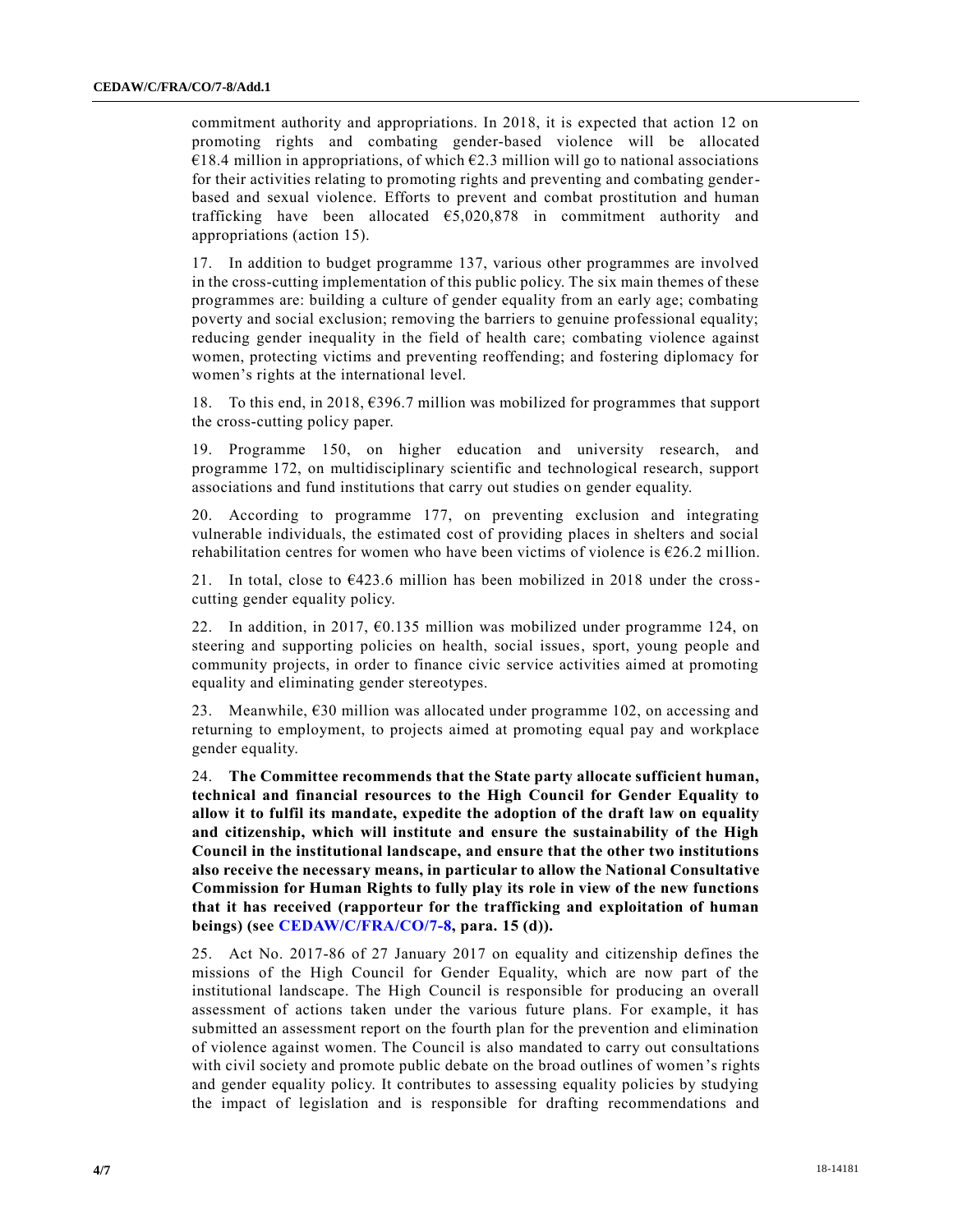proposing reforms to the Government and to Parliament. In addition, it prepares an annual report on the state of gender discrimination in France.

26. The Council has been allocated significant resources to carry out its missions. The State provides the Council with the equivalent of five full-time staff members, covers remuneration for the Chair of the Council and operating costs in an amount of  $644,000$  per year, and also provides premises in Paris's seventh arondissement, as well as furniture, information technology equipment and consumable items.

27. The Office of the Defender of Rights was established by the constitutional amendment of 23 July 2008. It is recognized in article 71-1 of the Constitution. Organic Act No. 2011-333 and Ordinary Act 2011-334 of 29 March 2011 define its powers and modalities of operation.

28. This independent administrative authority handles the individual complaints that it receives, using its powers of investigation and intervention. It works to promote equality and the exercise of rights by disseminating information about rights to the public, conducting awareness-raising and training initiatives for non-profit and professional stakeholders and issuing opinions and proposals to change legislation and regulations.

29. The Office of the Defender of Rights operates in its four areas of competence which are: the protection of rights to use public services; the protection and promotion of the best interests and the rights of the child; efforts to eliminate discrimination and promote equality; and compliance with standards of conduct by persons engaged in security activities.

30. Its headquarters are in Paris, where almost 300 staff members place their competencies and expertise at the service of the institution. Complaints addressed to the Defender of Rights are investigated by teams that seek solutions for the situations brought before them. A multidisciplinary team designs and implements the institution's policy of promoting equality and the exercise of rights.

31. The Defender of Rights is also supported by a national network of representatives. This network consists of more than 450 volunteers throughout the country. They provide services at about 680 institutional advice centres and in prison facilities. The representatives support and advise persons who have difficulties in exercising their rights.

32. The resources made available to the Defender of Rights in 2017, under programme 308 on the protection of rights and freedoms, amounted to  $\epsilon$ 21,266,827 in commitment authority and  $\epsilon$ 21,487,641 in appropriations. Staff expenditure (title 2) account for more than 70 per cent of the institution's budget. Expenditure rose to  $\epsilon$ 20,953,963 in commitment authority and  $\epsilon$ 21,245,400 in appropriations.

33. The National Consultative Commission on Human Rights is an independent administrative authority. Its role is to provide advice and make proposals in the field of human rights to the Government and the Parliament. The Commission's independence is enshrined in Act No. 2007-292 of 5 March 2007. The Commission considers ex officio or upon request draft legislation or proposals relating to human rights and international humanitarian law.

34. The membership of the Commission comprises 64 eminent persons and representatives of civil society organizations. It reflects the diversity of opinions on issues of human rights and international humanitarian law. It works to oppose violations of civil liberties and fundamental rights.

35. On 20 January 2017, the Commission's independence was strengthened, as article 1 of Act No. 2007-292 of 5 March 2007 on the National Consultative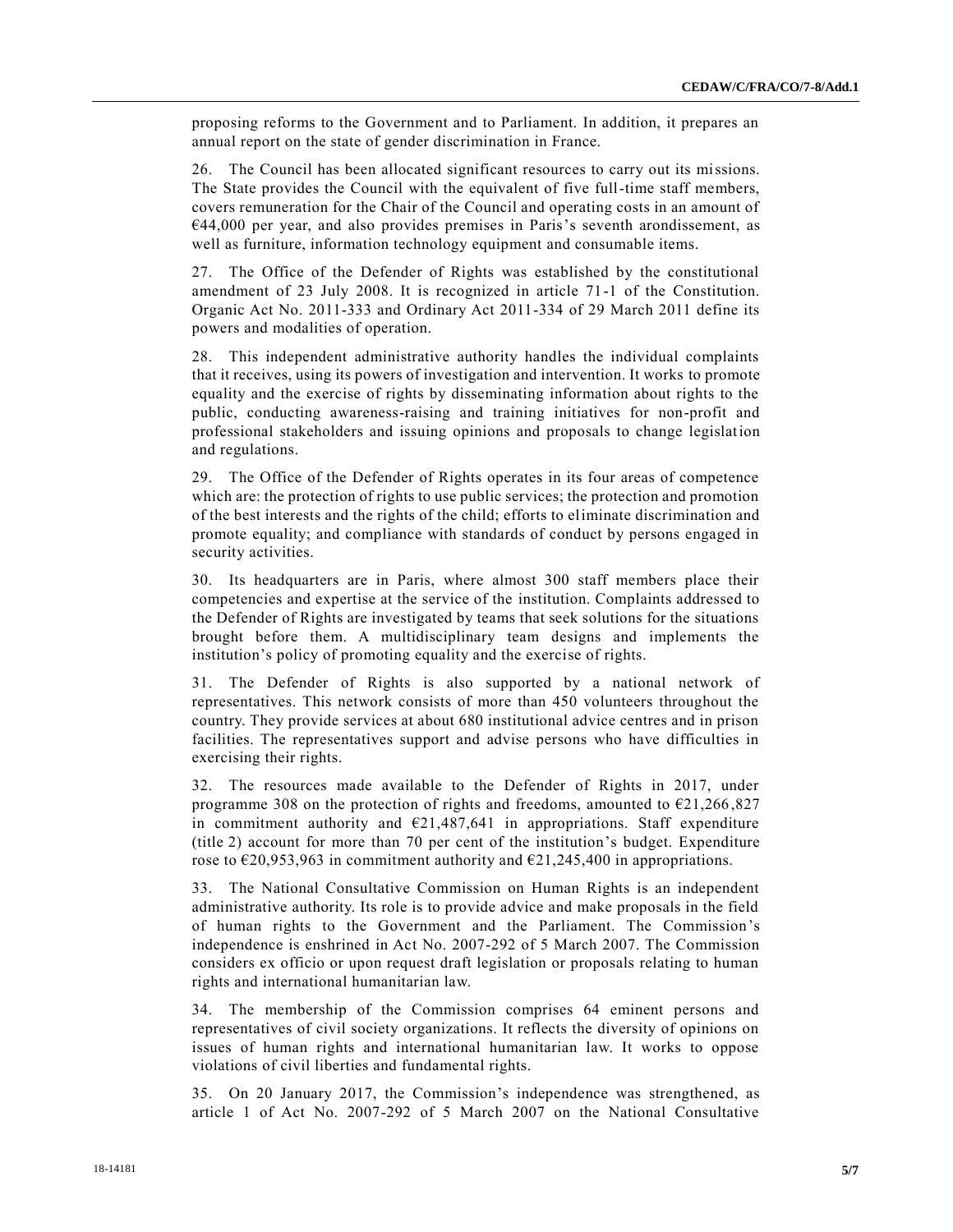Commission on Human Rights provides that the Commission does not receive or seek instructions from any administrative or governmental authority.

36. The Commission fosters dialogue and debate among the Government, Parliament, institutions and civil society.

37. Measure 23 of the National Action Plan against Human Trafficking, adopted on 14 May 2014 by the Council of Ministers, mandates the Commission to act as the independent national rapporteur on human trafficking and exploitation.

38. In this context, the Commission made recommendations as part of an assessment of the implementation of the National Action Plan against Human Trafficking, conducted in July 2017.

39. On 27 April 2017, the Government adopted its first national action plan for the implementation of the United Nations Guiding Principles on Business and Human Rights.

40. The plan makes provision for the National Consultative Commission on Human Rights to conduct the monitoring and assessment of the national action plan on human rights and business and the outcome of the actions undertaken. The Commission is considered an independent administrative authority, in accordance with the recommendations of the United Nations Working Group on the issue of human rights and transnational corporations and other business enterprises. It is mandated to focus on assessment of the policy implemented, which will be the subject for a periodic report.

## **Education**

41. **The Committee recommends that the State party mandate a comprehensive study to determine the impact of Act No. 2004-228 banning the wearing of religious symbols in schools on the right to education of girls (see [CEDAW/C/FRA/CO/6,](https://undocs.org/CEDAW/C/FRA/CO/6) para. 20) and their inclusion in all facets of French society as full members of the community, and indicate remedies, if needed (see [CEDAW/C/FRA/CO/7-8,](https://undocs.org/CEDAW/C/FRA/CO/7) para. 33 (a)).** 

42. There are no lawsuits in the administrative courts relating to Act No. 2004 -228, which prohibits the wearing of religious symbols in schools, and the vast majority of challenges to the Act are resolved through dialogue. A strengthened mechanism to enforce respect for secularism, put in place at the start of the 2017 school year, has not led to an increase in the number of challenges.

43. The right of girls to education is not curtailed by the Act of 2004, and the latest figures on home schooling do not indicate that girls are overrepresented among children taught at home. In 2014–2015, 50.7 per cent of students educated at home were male, and 49.3 per cent were female.

44. At the beginning of the 2017 school year, the Ministry of Education initiated a tightening of the educational policy aimed at upholding and transmitting secularism in schools and institutions. The new provisions, which are being implemented at both the national and regional levels, are intended to improve support for staff encountering difficulties in enforcing secularism. They are also designed to increase awareness of threats to secularism throughout the country, in order to facilitate an institutional response and practical support at all levels.

45. Challenges to the principle of secularism during lessons or school time require a firm and unified response, in keeping with the basic tenets of the law: attempts to undermine secularism must be systematically reported and the response must be collective.